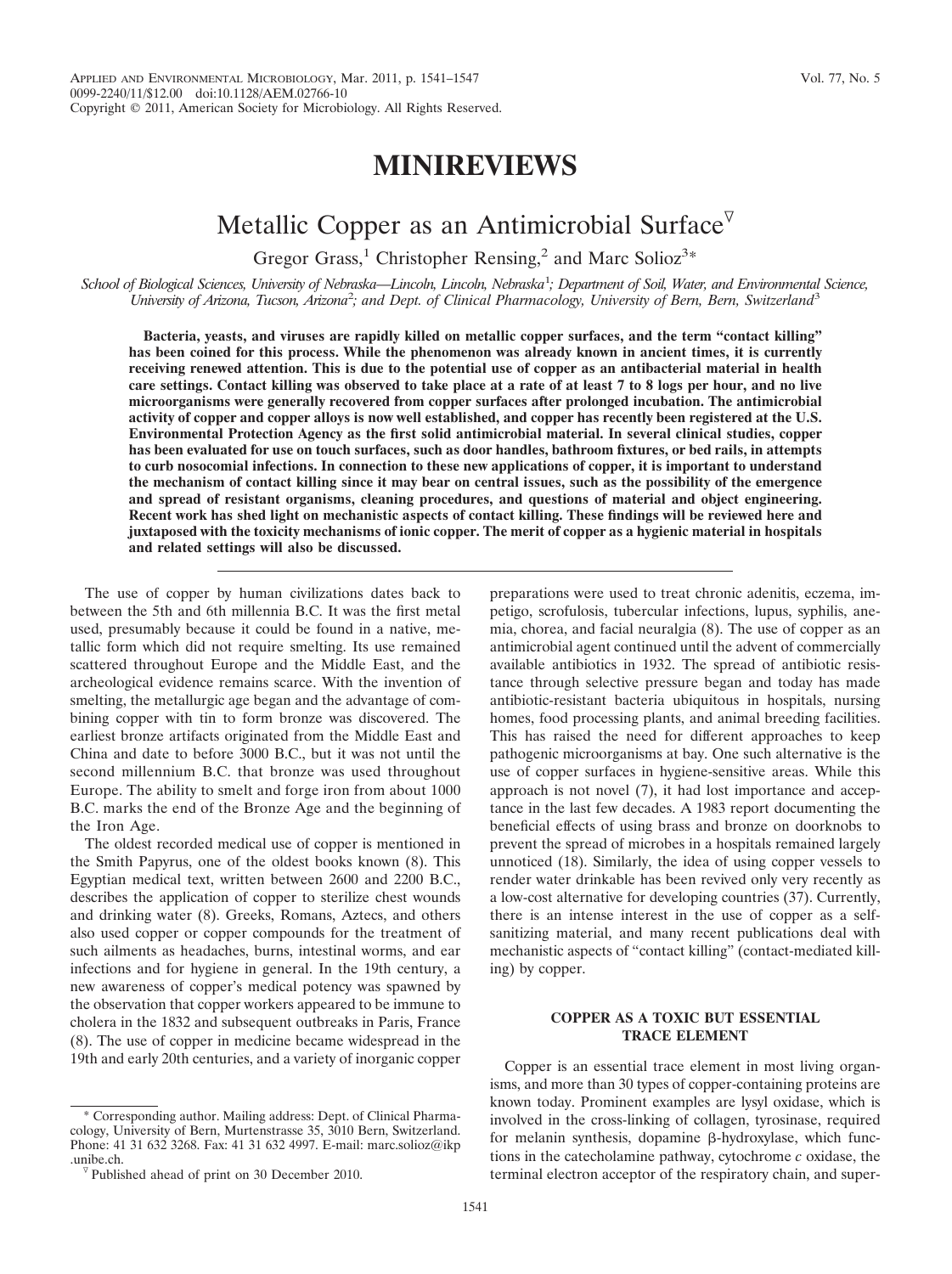oxide dismutase, required for defense against oxidative damage. In these enzymes, copper serves as an electron donor/ acceptor by alternating between the redox states Cu(I) and Cu(II) (15). Other copper proteins, such as plastocyanins or azurins, act as electron carriers. Depending on the type of coordination of the copper to the protein, the redox potential of copper can vary over the range  $+200$  mV to  $+800$  mV. On the other hand, the redox properties of copper can also cause cellular damage. A number or mechanisms have been suggested. Reactive hydroxyl radicals can be generated in a Fenton-type reaction:

$$
\mathrm{Cu^+} + \mathrm{H}_2\mathrm{O}_2 \rightarrow \mathrm{Cu^{2+}} + \mathrm{OH^{-}} + \mathrm{OH} \tag{1}
$$

The extremely reactive hydroxyl radical can participate in a number of reactions detrimental to cellular molecules, such as the oxidation of proteins and lipids (45). Copper ions can also lead to depletion of sulfhydryls, such as in cysteines or glutathione, in a cycle between reactions 2 and 3:

$$
2\,\text{Cu}^{2+} + 2\,\text{RSH} \to 2\,\text{Cu}^+ + \text{RSSR} + 2\text{H}^+ \tag{2}
$$

$$
2 Cu+ + 2 H+ + O2 \rightarrow 2 Cu2+ + H2O2
$$
 (3)

The hydrogen peroxide thus generated can in turn participate in reaction 1 and lead to further generation of toxic hydroxyl radicals. It is still not clear to what extent reactions 1 to 3 cause copper toxicity. Cells try to keep  $H_2O_2$  at very low levels, and reaction 1 may not be the chief toxic mechanism, although this has been frequently claimed. An alternative route of copper ion toxicity has been shown to be the displacement of iron from iron-sulfur clusters (20). Similarly, copper ions may compete with zinc or other metal ions for important binding sites on proteins. The toxic effect of copper on microbes is utilized in agriculture for the control of bacterial and fungal diseases (4), which in fact led to the first thorough investigation of bacterial resistance to copper ions (5).

Bacteria evolved a range of mechanisms to protect themselves from the toxic effects of copper ions: extracellular sequestration of copper ions, relative impermeability of the outer and inner bacterial membranes to copper ions, metallothionein-like copper-scavenging proteins in the cytoplasm and periplasm, and active extrusion of copper from the cell. The latter appears to be the chief mechanism of copper tolerance in bacteria and has been extensively studied in Gram-positive and Gram-negative bacteria. In *Escherichia coli*, the CopA coppertransporting ATPase resides in the cytoplasmic membrane and pumps excess Cu(I) from the cytoplasm to the periplasm (32). In the periplasmic space, the multicomponent copper efflux system CusCFBA and the multicopper oxidase CueO control the copper level and redox state, respectively. In addition to these chromosomally encoded systems, *E. coli* strains can harbor related, plasmid-encoded systems which further increase copper tolerance (33). All the components of this copper detoxification machinery are transcriptionally upregulated by copper via two regulatory circuits. In Gram-positive bacteria, which are devoid of a periplasmic space and an outer membrane, only CopA-type copper exporters are present and a single regulatory circuit usually controls their expression (34, 36). A number of other components, like copper-binding proteins, copper reductases, etc., support these basic defense systems against copper and have been described elsewhere (2, 16, 22, 35).

In contrast to copper defense, copper utilization by bacteria is much less well understood. In *Synechocystis*, it appears that a special copper uptake ATPase serves in supplying copper to the photosynthetic components in the thylakoid membranes (38). On the other hand, methanotrophic bacteria that require copper for particulate methane monooxygenase secrete siderophore-like substances, the methanobactins, to scavenge extracellular copper (2). In Gram-negative bacteria, like *E. coli*, it is believed that the metalation of cuproenzymes takes place in the periplasmic space and does not require special copper uptake systems across the cytoplasmic membrane. Finally, many novel proteins of unknown function which are regulated by copper have been identified in the Gram-positive organism *Lactococcus lactis* (21), and further efforts will be required for an in-depth understanding of copper handling by bacteria.

### **CONTACT KILLING IN THE LABORATORY**

The study of the antimicrobial properties of metallic copper surfaces is a relatively recent development and gained momentum when the Environmental Protection Agency (EPA) registered almost 300 different copper surfaces as antimicrobial in 2008 (http://www.epa.gov/pesticides/factsheets/copper -alloy-products.htm). Prior to that, a number of studies have already dealt with the kinetics of contact killing upon exposure of bacteria to copper and copper alloy surfaces (14, 28, 29, 43, 44). Table 1 summarizes the species tested, test procedures, and killing kinetics. In general, microbes were inactivated on copper within hours, but such parameters as the inoculation technique, incubation temperature, and copper content of the alloy used were not usually investigated in a systematic way and are difficult to compare between studies. Nevertheless, a few general principles appear clear: higher copper content of alloys (43), higher temperature (10), and higher relative humidity (25) increased the efficacy of contact killing. Treatments that lowered corrosion rates, e.g., application of corrosion inhibitors or a thick copper oxide layer, lowered the antimicrobial effectiveness of copper surfaces (9).

In most studies on contact killing, a "wet" inoculation technique was used by applying typically  $20 \mu l$  of cell suspensions to coupons. While this is a valid approach for laboratory testing, it might not mimic well the dry copper surfaces encountered in health care environments. In an alternative "dry" method, a small volume of liquid is applied to coupons with a cotton swab. The thin film of liquid evaporates within seconds and allows direct contact of all cells with the metal surface. Under these conditions, *E. coli* and other bacteria were inactivated within a few minutes of exposure (11–13). This suggests that dry metallic copper surfaces are even more antimicrobial than moist ones, which raises interesting questions about the mechanism of contact killing.

Certain Gram-positive bacteria, such as members of the *Bacilli* and *Clostridia*, form endospores which can resist heat, radiation, desiccation, denaturing chemicals, etc. Thus, endospores pose a real challenge to aseptic procedures. *Clostridium difficile* is an important pathogen of the group of spore-forming bacteria and leads to diseases like diarrhea and colitis. Excretion of endospores by infected persons might contaminate sur-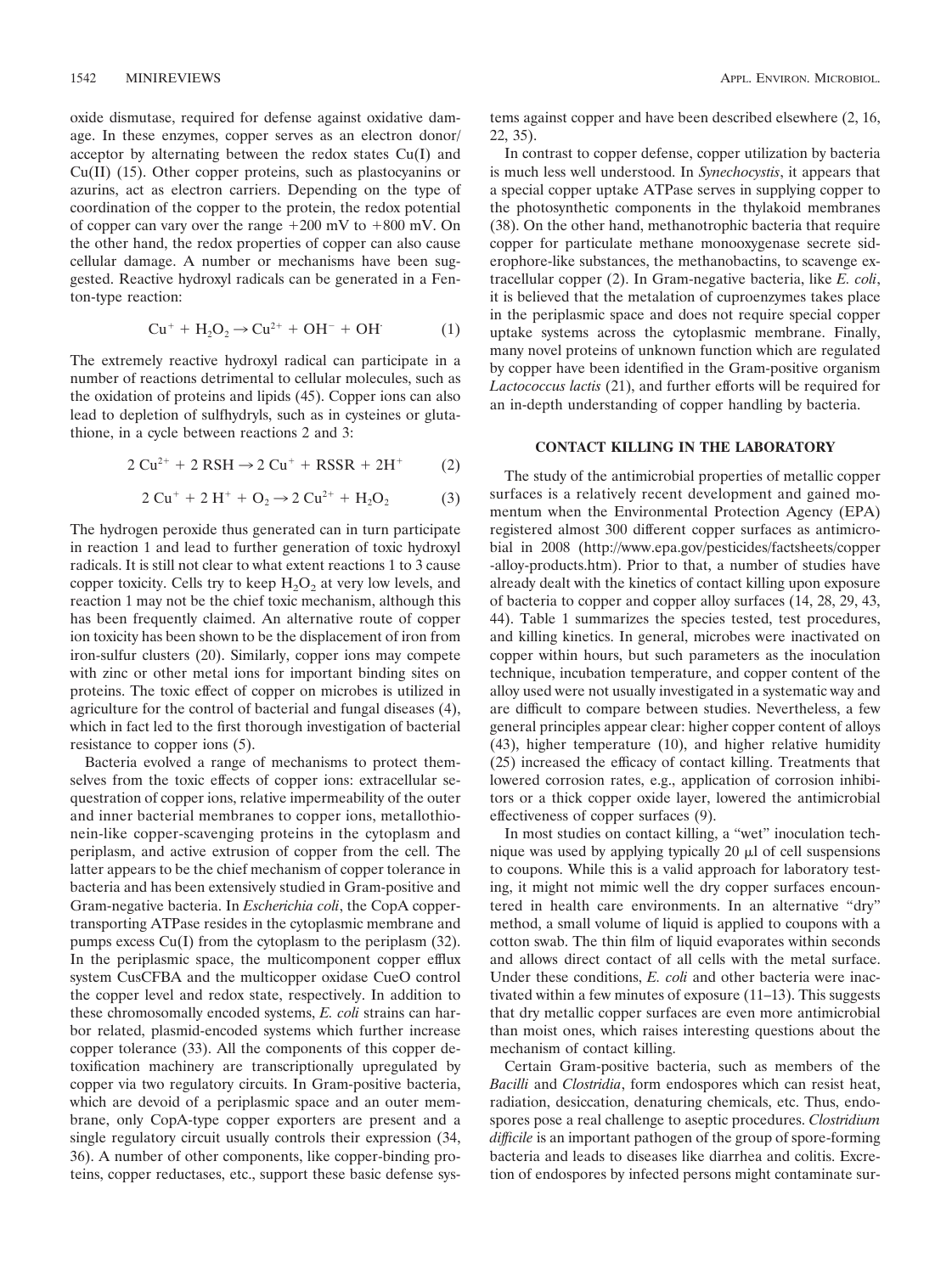|  |  |  |  |  | TABLE 1. Contact killing of microbes by copper surfaces |  |  |  |
|--|--|--|--|--|---------------------------------------------------------|--|--|--|
|--|--|--|--|--|---------------------------------------------------------|--|--|--|

| Species                                              | Application method                                      | Killing time, $RT^a$                   | Reference |
|------------------------------------------------------|---------------------------------------------------------|----------------------------------------|-----------|
| Salmonella enterica                                  | Wet, $4.5 \times 10^6$ CFU <sup>b</sup>                 | 4 h                                    | 14        |
| Campylobacter jejuni                                 | Wet, $4.5 \times 10^6$ CFU <sup>b</sup>                 | 8 h                                    | 14        |
| Escherichia coli O157                                | Wet, $(3-4) \times 10^7$ CFU <sup>c</sup>               | $65 \text{ min}$                       | 43        |
| Escherichia coli O157                                | Wet, $2.7 \times 10^7$ CFU <sup>c</sup>                 | $75$ min                               | 29        |
| MRSA <sup>d</sup> (NCTC10442)                        | Wet, $(1-1.9) \times 10^7$ CFU <sup>c</sup>             | $45 \text{ min}$                       | 28        |
| EMRSA-1e (NCTC11939)                                 | Wet, $(1-1.9) \times 10^7$ CFU <sup>c</sup>             | $60 \text{ min}$                       | 28        |
| EMRSA- $16^e$ (NCTC13143)                            | Wet, $(1-1.9) \times 10^5$ CFU <sup>c</sup>             | $90 \text{ min}$                       | 28        |
| Listeria monocytogenes Scott A                       | Wet, $10^7$ CFU <sup>c</sup>                            | $60 \text{ min}$                       | 44        |
| Mycobacterium tuberculosis                           | Wet, $2.5 \times 10^7$ CFU <sup><math>\ell</math></sup> | 5 to 15 days <sup><math>g</math></sup> | 24        |
| Candida albicans                                     | Wet, $>10^5$ CFU <sup>f</sup>                           | $60 \text{ min}$                       | 24        |
| Klebsiella pneumoniae                                | Wet, $>10^7$ CFU <sup><math>\text{f}</math></sup>       | $60 \text{ min}$                       | 24        |
| Pseudomonas aeruginosa                               | Wet, $>10^7$ CFU <sup><math>f</math></sup>              | $180 \text{ min}$                      | 24        |
| Acinetobacter baumannii                              | Wet, $>10^7$ CFU <sup><math>f</math></sup>              | $180$ min                              | 24        |
| <b>MRSA</b>                                          | Wet, $>10^7$ CFU <sup><math>\ell</math></sup>           | $180 \text{ min}$                      | 24        |
| Influenza A virus (H1N1)                             | Wet, $5 \times 10^5$ viruses <sup>h</sup>               | 6 h, 4-log decrease                    | 30        |
| C. difficile (ATCC 9689) vegetative cells and spores | Wet, $2.2 \times 10^5$ CFU <sup>c</sup>                 | 24-48 h                                | 40        |
| C. difficile NCTC11204/R20291 vegetative cells       | Wet, $(1-5) \times 10^6$ CFU <sup>i</sup>               | $30 \text{ min}$                       | 42        |
| C. difficile dormant spores                          | Wet, $8 \times 10^6$ CFU <sup>i</sup>                   | Unaffected in 3 h                      | 42        |
| C. difficile germinating spores                      | Wet, $8 \times 10^6$ CFU <sup>i</sup>                   | 3 h, 3-log decrease                    | 42        |
| Pseudomonas aeruginosa PAO1                          | Wet, $2.2 \times 10^7$ CFU <sup>j</sup>                 | $120 \text{ min}$                      | 10        |
| MRSA NCTC 10442                                      | Wet, $2 \times 10^7$ CFU                                | 75 min, 7 log decrease                 | 25        |
| Escherichia coli W3110                               | Dry, $10^9$ CFU <sup>i</sup>                            | $1$ min                                | 12        |
| Acinetobacter johnsonii DSM6963                      | Dry, $10^9$ CFU <sup>k</sup>                            | A few minutes                          | 12        |
| Pantoea stewartii DSM30176                           | Dry, $10^9$ CFU <sup>i</sup>                            | $1$ min                                | 12        |
| Pseudomonas oleovorans DSM 1045                      | Dry, $10^9$ CFU <sup>k</sup>                            | $1$ min                                | 12        |
| Staphylococcus warnerii DSM20316                     | Dry, $10^9$ CFU <sup>k</sup>                            | A few minutes                          | 12        |
| Brachybacterium conglomeratum DSM 10241              | Dry, $10^9$ CFU <sup>k</sup>                            | A few minutes                          | 12        |
| Aspergillus flavus                                   | Wet, $(2-300) \times 10^5$ spores <sup>c</sup>          | 120 <sub>h</sub>                       | 41        |
| Aspergillus fumigatus                                | Wet, $(2-300) \times 10^5$ spores <sup>c</sup>          | $>120$ h                               | 41        |
| Aspergillus niger                                    | Wet, $(2-300) \times 10^5$ spores <sup>c</sup>          | > 576 h                                | 41        |
| Fusarium culmonium                                   | Wet, $(2-300) \times 10^5$ spores <sup>c</sup>          | 24 h                                   | 41        |
| Fusarium oxysporum                                   | Wet, $(2-300) \times 10^5$ spores <sup>c</sup>          | 24 h                                   | 41        |
| Fusarium solani                                      | Wet, $(2-300) \times 10^5$ spores <sup>c</sup>          | 24 h                                   | 41        |
| Penicillium crysogenum                               | Wet, $(2-300) \times 10^5$ spores <sup>c</sup>          | 24 h                                   | 41        |
| Candida albicans                                     | Wet, $(2-300) \times 10^5$ spores <sup>c</sup>          | 24 h                                   | 41        |
| Enterococcus hirae ATCC 9790                         | Wet, $10^7$ CFU <sup>c</sup>                            | $90 \text{ min}$                       | 27        |
| Different <i>Enterococcus</i> spp.                   | Wet, $10^6$ CFU <sup><math>\ell</math></sup>            | $60 \text{ min}$                       | 39        |
| Candida albicans                                     | Dry, $10^6$ CFU <sup>k</sup>                            | 5 min                                  | 31        |
| Saccharomyces cerevisiae                             | Dry, $10^6$ CFU <sup>k</sup>                            | 30s                                    | 31        |

<sup>a</sup> RT, room temperature; only the values for the most efficient alloy are reported.

<sup>*b*</sup> Inoculation with 1.5 ml of culture (4.5 × 10<sup>6</sup> CFU), kept under humid conditions.<br>
<sup>*c*</sup> Inoculation with a 20-µl drop of culture.<br> *d* Methicillin-resistant *Staphylococcus aureus*.<br> *<sup>e</sup>* Epidemic methicillin-res

*<sup>g</sup>* Time before strain became culture positive in Bactec 12B growth medium after exposure to copper.

 $h$  Inoculation with 20  $\mu$ l of virion suspension.

<sup>*i*</sup> One hundred microliters of dilute culture.

*j* Twenty-five microliters of culture spread on coupons with a glass spreader.

*<sup>k</sup>* Thin film applied with a cotton swab.

faces and generate a long-term reservoir for transmission. In spite of the robustness of these spores, killing by metallic copper has been reported in some cases. In one study, viable spores were found to be diminished by 99.8% in 3 h on solid copper (42), while complete inactivation of spores in 24 to 48 h was reported in a second study (40). Clearly, endospores are more resilient to contact killing by copper than vegetative cells, but killing may still occur and thus warrant the strategic use of copper to curb spreading of *C. difficile*.

What is the mechanism of contact killing? This question cannot yet be answered clearly, but a number of factors contributing to contact killing have been identified. In wet inoculation of copper surfaces with bacteria, the copper homeostatic systems of the cell appear to play a role. *Pseudomonas aerugi-* *nosa* PAO1 deleted in the *cinR* gene, encoding a copper-responsive regulator, or the *cinA* gene, encoding an azurin-like protein involved in copper resistance, was more rapidly killed on copper surfaces than the wild type (10). Similarly, an *Enterococcus hirae* mutant deleted in the gene for the copper export pump, *copB*, was killed after 75 min, while complete inactivation of the wild type took 90 min. In *E. coli*, finally, deletion of three systems, *cueO* (encoding periplasmic copper oxidase), *cus* (encoding a periplasmic copper efflux system), and *copA* (encoding a cytoplasmic copper extrusion pump), led to faster killing kinetics than for the wild type, preincubated with copper to express the copper-homeostatic genes (10, 13). Preincubation with copper also increased the killing time of *E. coli* carrying the plasmid-borne *pco* copper resistance system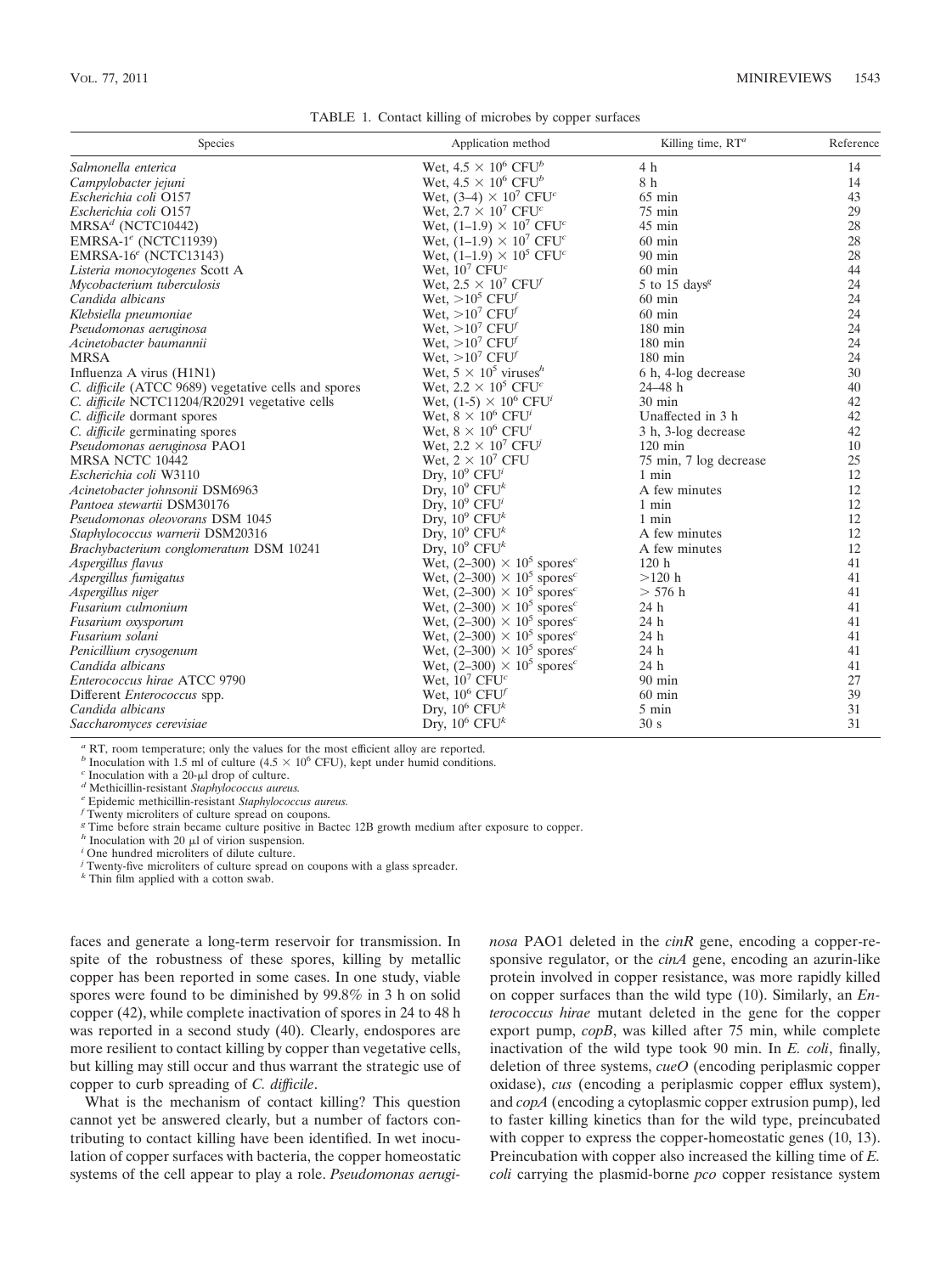

FIG. 1. Cartoon of the tentative events in contact killing. (A) Copper dissolves from the copper surface and causes cell damage. (B) The cell membrane ruptures because of copper and other stress phenomena, leading to loss of membrane potential and cytoplasmic content. (C) Copper ions induce the generation of reactive oxygen species, which cause further cell damage. (D) Genomic and plasmid DNA becomes degraded.

(13). Clearly, bacterial copper resistance systems do not offer protection from contact killing, but they do prolong survival. This suggests the involvement of dissolved copper ions in the killing process (Fig. 1). This is further supported by the effect of medium composition on contact killing. Application of the cells to copper surfaces in Tris buffer dramatically enhanced contact killing, and much more copper was dissolved by Tris buffer than by water or phosphate buffer (27). Although spent medium dissolved as much copper as Tris buffer, this copper was probably tightly bound to media components and not bioavailable and thus did not accelerate contact killing. For *E. coli*, it was shown that copper chelators protected cells from contact killing (13). All these observations support a role of surface-released free copper ions in contact killing, but they are clearly not the sole determinant of the process.

Recent studies showed that large amounts of copper ions were taken up by *E. coli* over 90 min, when cells were applied to copper coupons in a standing drop. When cells were plated on copper by the dry method, the accumulation of copper ions by cells was even more dramatic, reaching a low molar concentration, or 27-fold the level observed by wet plating, in a fraction of the time. The copper ion level of cells remained high throughout the killing phase, suggesting that cells become overwhelmed by their intracellular copper (11). Another factor that influences cell survival on metallic copper is oxidative stress. Generation of reactive oxygen species (ROS) is probably mediated by redox cycling between the different copper species, Cu(0), Cu(I), and Cu(II). The absence of oxygen did not inhibit contact killing of *E. coli* but doubled the time required for complete killing of  $10^9$  cells from 1 to 2 min in the dry plating method (13). This indicates that stress caused by reactive oxygen species is another factor contributing to contact killing.

The fate of DNA during contact killing by copper has also been investigated. According to one study, DNA is a major target of copper toxicity, leading to rapid DNA fragmentation and cell death (39). This contrasts with recent findings by Espirito Santo et al., which suggest that the primary damage to cells in contact killing is membrane damage (11). It is likely that DNA damage ensues only as a secondary event following cell death. It could be shown that membrane damage by copper was not accompanied by an increase in the mutation rate or DNA fragmentation. *Deinococcus radiodurans* is a bacterium

that is exceptionally resistant to ionizing radiation because of its ability to repair even highly fragmented DNA. Remarkably, *D. radiodurans* was as sensitive as *E. coli* to contact killing by copper (11). At the current state of knowledge, it appears that contact killing proceeds by successive membrane damage, copper influx into the cells, oxidative damage, cell death, and DNA degradation (cf. Fig. 1). Clearly, this sequence of events is still tentative, and further work on contact killing is required to offer more-detailed molecular insight into the process.

How soiling, cleaning, exposure to chemicals, and tarnishing affect the antimicrobial properties of copper has not yet been studied in detail. In a study where copper surfaces were inoculated with bacteria in 1% solutions of albumin, dried, and subsequently cleaned with 70% ethanol or 1% sodium hypochlorite, there was a build-up of residues and a concomitant decrease in killing efficiency (1). On the other hand, it was reported that copper surfaces remained active when soiled (42). Also, it was found that there was no reduction in killing efficiency over 30 cycles of bacterial inoculation, followed by cleaning with a 1% nonionic detergent solution (M. Solioz and C. Molteni, unpublished observations). From what is known about the mechanism of contact killing, it appears clear that a clean copper surface, free of oxide, wax, or other coating agents, will always be active in contact killing. A future task will be to establish reproducible protocols for cleaning copper surfaces such that they maintain maximal efficacy in contact killing.

### **CONTACT KILLING IN HEALTH CARE SETTINGS**

Touch surfaces commonly found in hospitals, such as door handles, touch plates, bed rails, call buttons, toilet seats, etc., can be highly contaminated with microbes. It was shown that germs such as *Staphylococcus aureus* and *Acinetobacter* spp. can persist on such surfaces for months (17). Frequent and efficient cleaning, combined with proper hand hygiene, diminishes transmission of infections, but complete elimination appears impossible (6). With the worldwide spread of such antibioticresistant organisms as methicillin-resistant *S. aureus* (MRSA) or more recently New Delhi metallo-beta-lactamase (NDM) harboring strains, dangerous nosocomial infections have become a primary concern for hospitals. It can be approximated that in 2006 there were about 720,000 hospital-acquired infections in the United States, causing \$125 billion in extra hospital charges and more than 74,000 fatalities (database on hospitalacquired infections in Pennsylvania [http://www.phc4.org/]). These numbers emphasize the need for new approaches to hospital hygiene, and antimicrobial copper promises to provide one such approach to supplement the current hygiene measures.

Stainless steel is the metal predominantly used in health care environments because of its "clean" appearance and corrosion resistance. However, there is no inherent antimicrobial advantage to using this metal (19). Copper surfaces, with their self-sanitizing properties, could be envisioned as making an important contribution to infection control. Thus, the use of antimicrobial metallic copper surfaces is likely to provide protection from infectious microbes by reducing surface contamination, as was recently shown in successful hospital trials.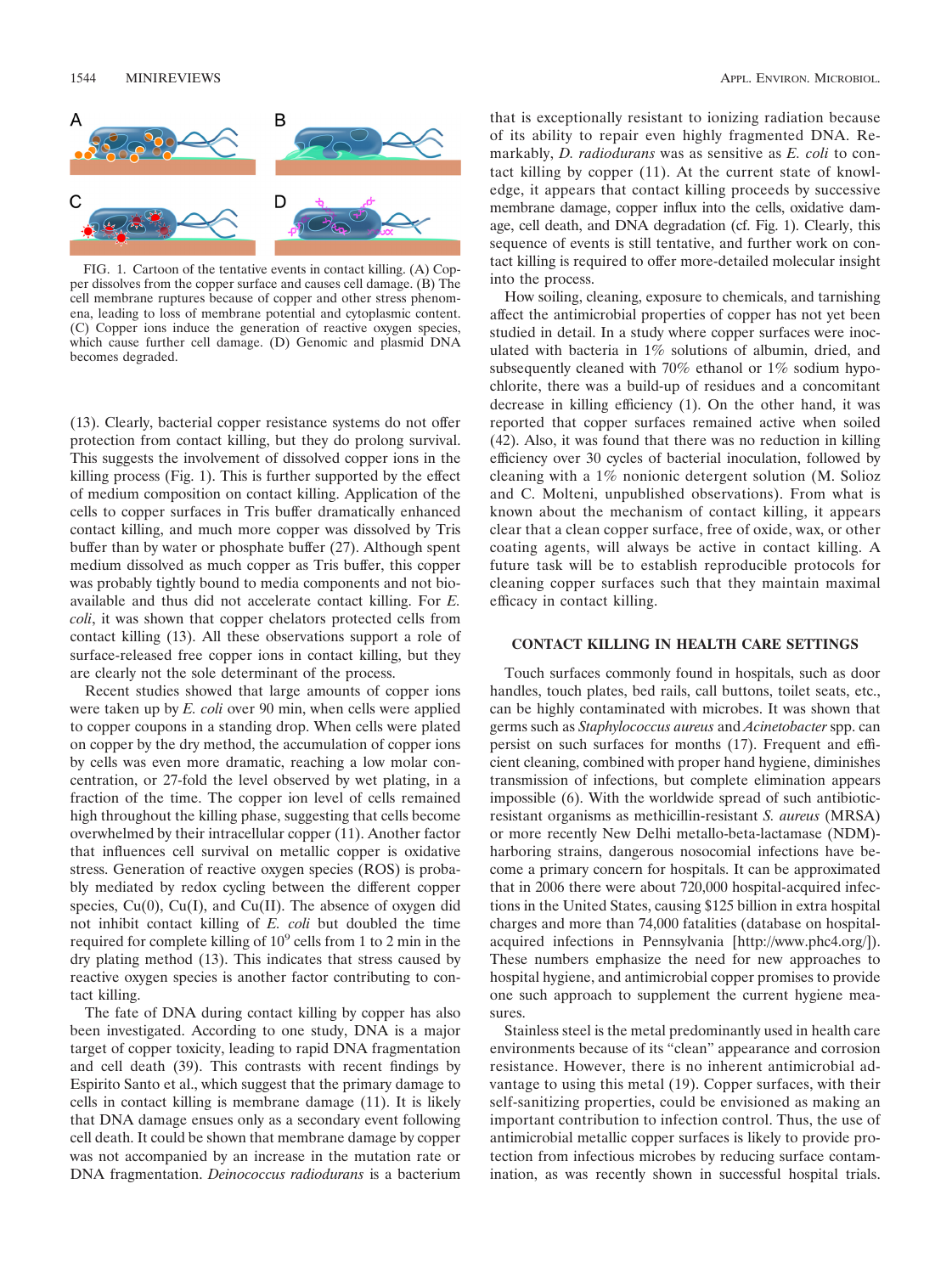Hospital trials are now ongoing worldwide, and the first results have been reported  $(3, 23, 26)$ .

The 10-week Selly Oak Hospital trial in Birmingham, United Kingdom, was carried out with both copper and control surfaces in the same ward. This approach was chosen to decrease potential bias in the microbial challenge to copper and control surfaces (3). In addition, after 5 weeks, the copper-containing and non-copper-containing surfaces and items were interchanged to further diminish bias. Bacterial contamination of a copper-coated (70% Cu) composite toilet seat, brass tap handles (60% Cu), and a brass door push plate (70% Cu) was compared against that of equivalent items with plastic, chromeplated, or aluminum surfaces. Median numbers of bacteria recovered from surfaces of copper-containing items were between 90% and 100% lower than those from control surfaces. While MRSA and *C. difficile* were not isolated in this study, methicillin-sensitive *S. aureus* (MSSA), vancomycin-resistant *Enterococcus* (VRE), and *E. coli* were found only on control surfaces but not on copper surfaces.

It is noteworthy that in contrast to laboratory studies, in which unused copper surfaces are usually tested, this hospital trial employed "aged" surfaces. The items to be tested were installed at least 6 months prior to commencement of the study. This also allowed domestic staff and health care workers to become accustomed to the copper-containing fixtures. In addition, it provides support for the notion that copper surfaces will not lose their antimicrobial activity over time. Nevertheless, long-term studies are still required to evaluate the sustainability of the antimicrobial properties of copper surfaces over the course of several years.

A second hospital trial was contracted at a walk-in primary health care clinic in Grabouw, a rural region of the Western Cape, South Africa (23). Here, a consulting room rather than a medical ward was refitted with copper surfaces. In this room, items in frequent contact with patients and staff, such as desks, trolleys, the top of a cupboard, and windowsills, were covered with copper sheets. During 6 months, surfaces were sampled every 6 weeks for a 4.5-day period, with multiple samplings per day. An overall 71% reduction in the bacterial load of the copper surfaces was observed compared to that of the control surfaces, with significantly lower mean total colony counts during working days and overnight (23). Interestingly, comparable numbers of bacteria were counted when surfaces remained untouched over the weekends (71 h), but this phenomenon was not investigated further.

Finally, in the German trial at the Asklepios Hospital, Hamburg, touch surfaces in patient bed rooms, rest rooms, and staff rooms in an oncological/pneumological and a geriatric ward were refitted with brass (a copper/zinc alloy). Control rooms retained aluminum door handles and push plates and plastic light switches (26). The total duration of this trial was 32 weeks, equally divided into summer and winter months. The number of aerobic, heterotrophic bacteria on these surfaces was determined once or twice per week. The presence of ciprofloxacin-resistant *Staphylococcus* (CRS) as an indicator organism for multiple-drug-resistant nosocomial pathogens was determined. Following sampling each morning, all surfaces were cleaned with a disinfectant. Additional samples were taken immediately after cleaning and 3, 6, and 9 h later. Over both halves of the trial, there was an average 63% reduction in

the bacterial load on copper surfaces compared to controls. Results were significant for door handles, which had the highest overall microbial load. Bacterial numbers recovered from copper and plastic light switches were similar. No significant differences in the survival of CRS on copper and noncopper surfaces were observed, but on average cell numbers from copper were lower. Interestingly, the repopulation of surfaces by microbes occurred at different rates. For copper surfaces, the average rate of repopulation was less than half of that for the control surfaces, documenting the antibacterial properties of copper surfaces.

Results are still awaited from trials at the Memorial Sloan-Kettering Cancer Center in New York City, NY, the Medical University of South Carolina in Charleston, SC, the Ralph H. Johnson VA Medical Center in Charleston, the Hospital del Cobre de Calama in Chile, and the Kitasato University Hospital in Japan. In the hospitals trials described so far, only heterotrophic, aerobic bacteria were assessed. It would be interesting to conduct similar trials in which anaerobic bacteria, including endospore formers and eukaryotic microbes, are also evaluated, since these microbes pose their own unique challenges.

## **CONCLUSIONS AND FUTURE DIRECTIONS**

The antimicrobial properties of copper surfaces have now been firmly established. Hospital trials have shown a reduction in bacterial counts, indicating that copper surfaces are a promising additional tool alongside other hygienic measures to curb the number and severity of hospital-acquired infections. At this point, additional studies would be helpful in determining the most cost-effective way to give maximal protection in hospitals. For example, should only highly frequented sites be made of copper, e.g., doorknobs, faucets, and bed rails, or should the majority of accessible surfaces be made of copper? In addition, different copper alloys should be tested not only for their effectiveness but also for their esthetic appeal. Finally, the antimicrobial properties of copper surfaces must be integrated with other methods of disinfection and the overall hygiene concept of a health care facility. Additional measures, such as the addition of spore germinants to cleaning solutions to improve killing of spores, also deserve further investigation.

Bacterial resistance is a major concern in infection control. Are there bacteria which are naturally refractory to contact killing by copper? It is known that live bacteria can be isolated from copper-containing surfaces, and in a recent study, 294 isolates from European 50-cent coins were investigated in regard to copper resistance. Some of the isolates indeed exhibited prolonged (1 to 3 days) survival on dry but not on moist copper surfaces, but none of the strains was exceptionally copper resistant in culture (12). Survival on copper-containing coins appeared to be the consequence of either endospore formation, survival on patches of dirt, or a special ability to endure a dry metallic copper surface. While the latter, rare property is not yet understood, widespread appearance of bacterial resistant to contact killing appears unlikely for the following reasons: (i) plasmid DNA is completely degraded after cell death by contact killing, preventing the transfer of resistance determinants between organisms (39), (ii) contact killing is very rapid, and cells are not dividing on copper surfaces,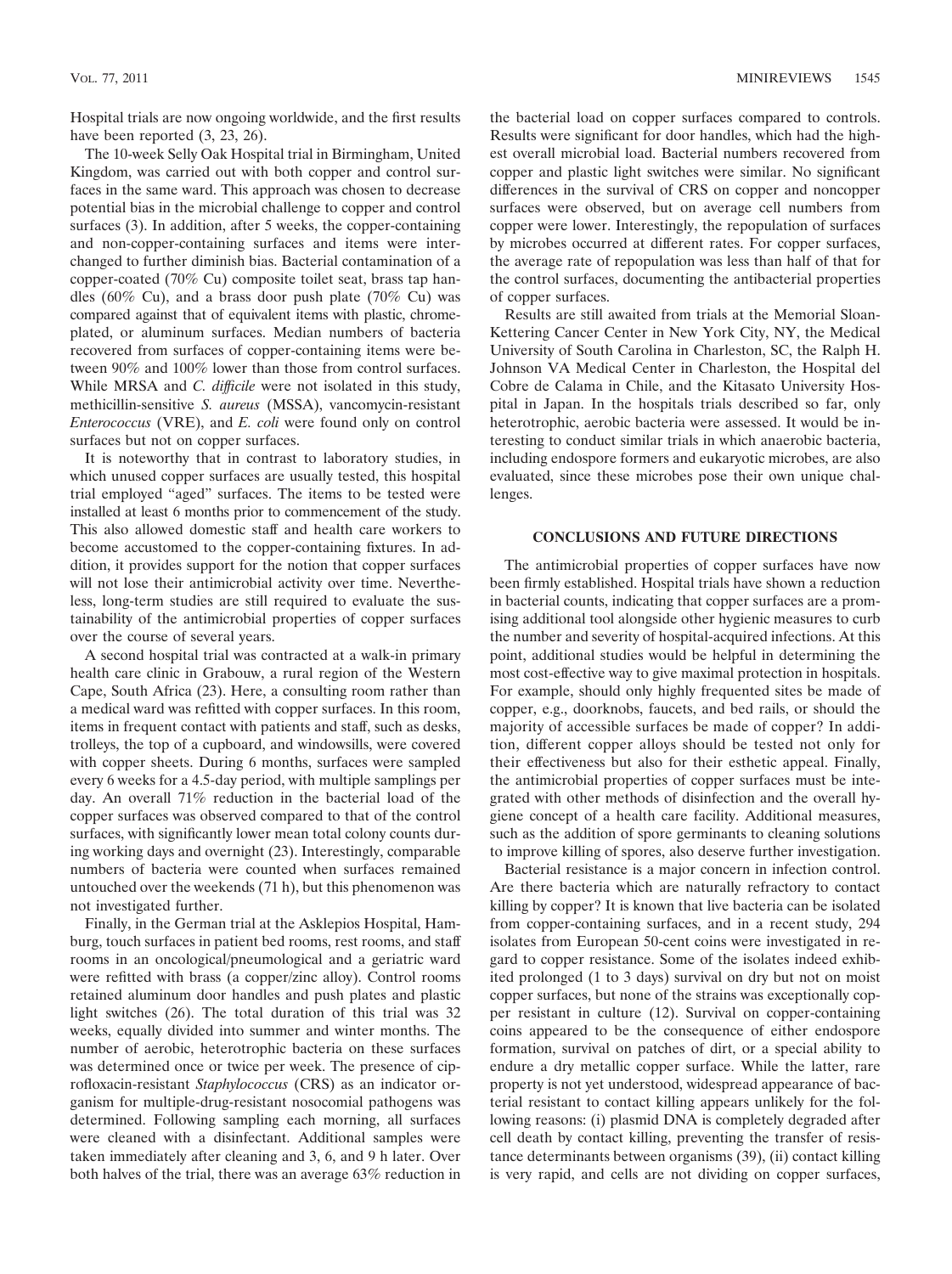precluding the acquisition of resistance, and (iii) copper and copper alloys have been used by humans for thousands of years, yet no bacteria fully resistant to contact killing have been discovered.

#### **ACKNOWLEDGMENTS**

Financial support from the Swiss National Foundation (grant 3100A0\_122551 to M.S.), pilot NIH grant P20 RR-017675 from the National Center for Research Resources (to G.G.), National Institutes of Health grant GM079192 (to C.R.), grants from the International Copper Association to G.G., C.R., and M.S., and a grant from the Swiss State Secretary for Education & Research (to M.S.) are greatly appreciated. Equipment in the lab of G.G. was purchased with Nebraska Tobacco Settlement Biomedical Research Development Funds.

The contents of this work are solely the responsibility of the authors and do not necessarily represent the official views of the NIH.

#### **REFERENCES**

- 1. **Airey, P., and J. Verran.** 2007. Potential use of copper as a hygienic surface; problems associated with cumulative soiling and cleaning. J. Hosp. Infect. **67:**272–278.
- 2. **Balasubramanian, R., and A. C. Rosenzweig.** 2008. Copper methanobactin: a molecule whose time has come. Curr. Opin. Chem. Biol. **12:**245–249.
- 3. **Casey, A. L., et al.** 2010. Role of copper in reducing hospital environment contamination. J. Hosp. Infect. **74:**72–77.
- 4. **Cha, J. S., and D. A. Cooksey.** 1991. Copper resistance in *Pseudomonas syringae* mediated by periplasmic and outer membrane proteins. Proc. Natl. Acad. Sci. U. S. A. **88:**8915–8919.
- 5. **Cooksey, D. A.** 1994. Molecular mechanisms of copper resistance and accumulation in bacteria. FEMS Microbiol. Rev. **14:**381–386.
- 6. **Dancer, S. J.** 2008. Importance of the environment in meticillin-resistant *Staphylococcus aureus* acquisition: the case for hospital cleaning. Lancet Infect. Dis. **8:**101–113.
- 7. **Dick, R. J., J. A. Wray, and H. N. Johnston.** 1973. A literature and technology search on the bacteriostatic and sanitizing properties of copper and copper alloy surfaces. Battelle Columbus Laboratories, Columbus, OH.
- 8. **Dollwet, H. H. A., and J. R. J. Sorenson.** 1985. Historic uses of copper compounds in medicine. Trace Elem. Med. **2:**80–87.
- 9. **Elguindi, J., et al.** Metallic copper corrosion rates, moisture content, and growth medium influence survival of copper-resistant bacteria. Appl. Microbiol. Biotechnol., in press.
- 10. **Elguindi, J., J. Wagner, and C. Rensing.** 2009. Genes involved in copper resistance influence survival of *Pseudomonas aeruginosa* on copper surfaces. J. Appl. Microbiol. **106:**1448–1455.
- 11. **Espirito Santo, C., et al.** 2011. Bacterial killing by dry metallic copper surfaces. Appl. Environ. Microbiol. **77:**794–802.
- 12. **Espirito Santo, C., P. V. Morais, and G. Grass.** 2010. Isolation and characterization of bacteria resistant to metallic copper surfaces. Appl. Environ. Microbiol. **76:**1341–1348.
- 13. **Espirito Santo, C., N. Taudte, D. H. Nies, and G. Grass.** 2008. Contribution of copper ion resistance to survival of *Escherichia coli* on metallic copper surfaces. Appl. Environ. Microbiol. **74:**977–986.
- 14. **Faundez, G., M. Troncoso, P. Navarrete, and G. Figueroa.** 2004. Antimicrobial activity of copper surfaces against suspensions of *Salmonella enterica* and *Campylobacter jejuni*. BMC Microbiol. **4:**19.
- 15. **Karlin, K. D.** 1993. Metalloenzymes, structural motifs, and inorganic models. Science **261:**701–708.
- 16. **Kim, E. H., C. Rensing, and M. M. McEvoy.** 2010. Chaperone-mediated copper handling in the periplasm. Nat. Prod. Rep. **27:**711–719.
- 17. **Kramer, A., I. Schwebke, and G. Kampf.** 2006. How long do nosocomial pathogens persist on inanimate surfaces? A systematic review. BMC Infect. Dis. **6:**130–138.
- Kuhn, P. J. 1983. Doorknobs: a source of nosocomial infection? Copper Development Association, New York, NY. http://www.copperinfo.co.uk /antimicrobial/downloads/kuhn-doorknob.pdf.
- 19. **Kusumaningrum, H. D., G. Riboldi, W. C. Hazeleger, and R. R. Beumer.** 2003. Survival of foodborne pathogens on stainless steel surfaces and crosscontamination to foods. Int. J. Food Microbiol. **85:**227–236.
- 20. **Macomber, L., and J. A. Imlay.** 2009. The iron-sulfur clusters of dehydratases are primary intracellular targets of copper toxicity. Proc. Natl. Acad. Sci. U. S. A. **106:**8344–8349.
- 21. **Magnani, D., O. Barre´, S. D. Gerber, and M. Solioz.** 2008. Characterization of the CopR regulon of *Lactococcus lactis* IL1403. J. Bacteriol. **190:**536–545.
- 22. **Magnani, D., and M. Solioz.** 2007. How bacteria handle copper, p. 259–285. *In* D. H. Nies and S. Silver (ed.), Molecular microbiology of heavy metals. Springer, Heidelberg, Germany.
- 23. **Marais, F., S. Mehtar, and L. Chalkley.** 2010. Antimicrobial efficacy of copper touch surfaces in reducing environmental bioburden in a South African community healthcare facility. J. Hosp. Infect. **74:**80–82.
- 24. **Mehtar, S., I. Wiid, and S. D. Todorov.** 2008. The antimicrobial activity of copper and copper alloys against nosocomial pathogens and *Mycobacterium tuberculosis* isolated from healthcare facilities in the Western Cape: an *invitro* study. J. Hosp. Infect. **68:**45–51.
- 25. **Michels, H. T., J. O. Noyce, and C. W. Keevil.** 2009. Effects of temperature and humidity on the efficacy of methicillin-resistant *Staphylococcus aureus* challenged antimicrobial materials containing silver and copper. Lett. Appl. Microbiol. **49:**191–195.
- 26. **Mikolay, A., et al.** 2010. Survival of bacteria on metallic copper surfaces in a hospital trial. Appl. Microbiol. Biotechnol. **87:**1875–1879.
- 27. **Molteni, C., H. K. Abicht, and M. Solioz.** 2010. Killing of bacteria by copper surfaces involves dissolved copper. Appl. Environ. Microbiol. **76:**4099–4101.
- 28. **Noyce, J. O., H. Michels, and C. W. Keevil.** 2006. Potential use of copper surfaces to reduce survival of epidemic meticillin-resistant *Staphylococcus aureus* in the healthcare environment. J. Hosp. Infect. **63:**289–297.
- 29. **Noyce, J. O., H. Michels, and C. W. Keevil.** 2006. Use of copper cast alloys to control *Escherichia coli* O157 cross-contamination during food processing. Appl. Environ. Microbiol. **72:**4239–4244.
- 30. **Noyce, J. O., H. Michels, and C. W. Keevil.** 2007. Inactivation of influenza A virus on copper versus stainless steel surfaces. Appl. Environ. Microbiol. **73:**2748–2750.
- 31. **Quaranta, D., et al.** 2011. Mechanisms of contact-mediated killing of yeast cells on dry metallic copper surfaces. Appl. Environ. Microbiol. **77**:416–426.
- 32. **Rensing, C., and G. Grass.** 2003. *Escherichia coli* mechanisms of copper homeostasis in a changing environment. FEMS Microbiol. Rev. **27:**197–213.
- 33. **Rouch, D., J. Camakaris, B. T. Lee, and R. K. Luke.** 1985. Inducible plasmidmediated copper resistance in *Escherichia coli*. J. Gen. Microbiol. **131:**939– 943.
- 34. **Solioz, M., H. K. Abicht, M. Mermod, and S. Mancini.** 2010. Response of Gram-positive bacteria to copper stress. J. Biol. Inorg. Chem. **15:**3–14.
- 35. **Solioz, M., S. Mancini, H. K. Abicht, and M. Mermod.** The lactic acid bacteria response to metal stress. *In* K. Papadimitriou and E. Tsakalidou (ed.), Stress response of lactic acid bacteria, in press. Springer, Heidelberg, Germany.
- 36. **Solioz, M., and J. V. Stoyanov.** 2003. Copper homeostasis in *Enterococcus hirae*. FEMS Microbiol. Rev. **27:**183–195.
- 37. **Sudha, V. B. P., K. O. Singh, S. R. Prasad, and P. Venkatasubramanian.** 2009. Killing of enteric bacteria in drinking water by a copper device for use in the home: laboratory evidence. Transact. R. Soc. Trop. Med. Hyg. **103:** 819–822.
- 38. **Tottey, S., P. R. Rich, S. A. Rondet, and N. J. Robinson.** 2001. Two Menkestype ATPases supply copper for photosynthesis in Synechocystis PCC 6803. J. Biol. Chem. **276:**19999–20004.
- 39. **Warnes, S. L., S. M. Green, H. T. Michels, and C. W. Keevil.** 2010. Biocidal efficacy of copper alloys against pathogenic enterococci involves degradation of genomic and plasmid DNA. Appl. Environ. Microbiol. **76:**5390–5401.
- 40. **Weaver, L., H. T. Michels, and C. W. Keevil.** 2008. Survival of *Clostridium difficile* on copper and steel: futuristic options for hospital hygiene. J. Hosp. Infect. **68:**145–151.
- 41. **Weaver, L., H. T. Michels, and C. W. Keevil.** 2010. Potential for preventing spread of fungi in air-conditioning systems constructed using copper instead of aluminium. Lett. Appl. Microbiol. **50:**18–23.
- 42. **Wheeldon, L. J., et al.** 2008. Antimicrobial efficacy of copper surfaces against spores and vegetative cells of *Clostridium difficile*: the germination theory. J. Antimicrob. Chemother. **62:**522–525.
- 43. **Wilks, S. A., H. Michels, and C. W. Keevil.** 2005. The survival of *Escherichia coli* O157 on a range of metal surfaces. Int. J. Food Microbiol. **105:**445–454.
- 44. **Wilks, S. A., H. T. Michels, and C. W. Keevil.** 2006. Survival of *Listeria monocytogenes* Scott A on metal surfaces: implications for cross-contamination. Int. J. Food Microbiol. **111:**93–98.
- 45. **Yoshida, Y., S. Furuta, and E. Niki.** 1993. Effects of metal chelating agents on the oxidation of lipids induced by copper and iron. Biochim. Biophys. Acta **1210:**81–88.